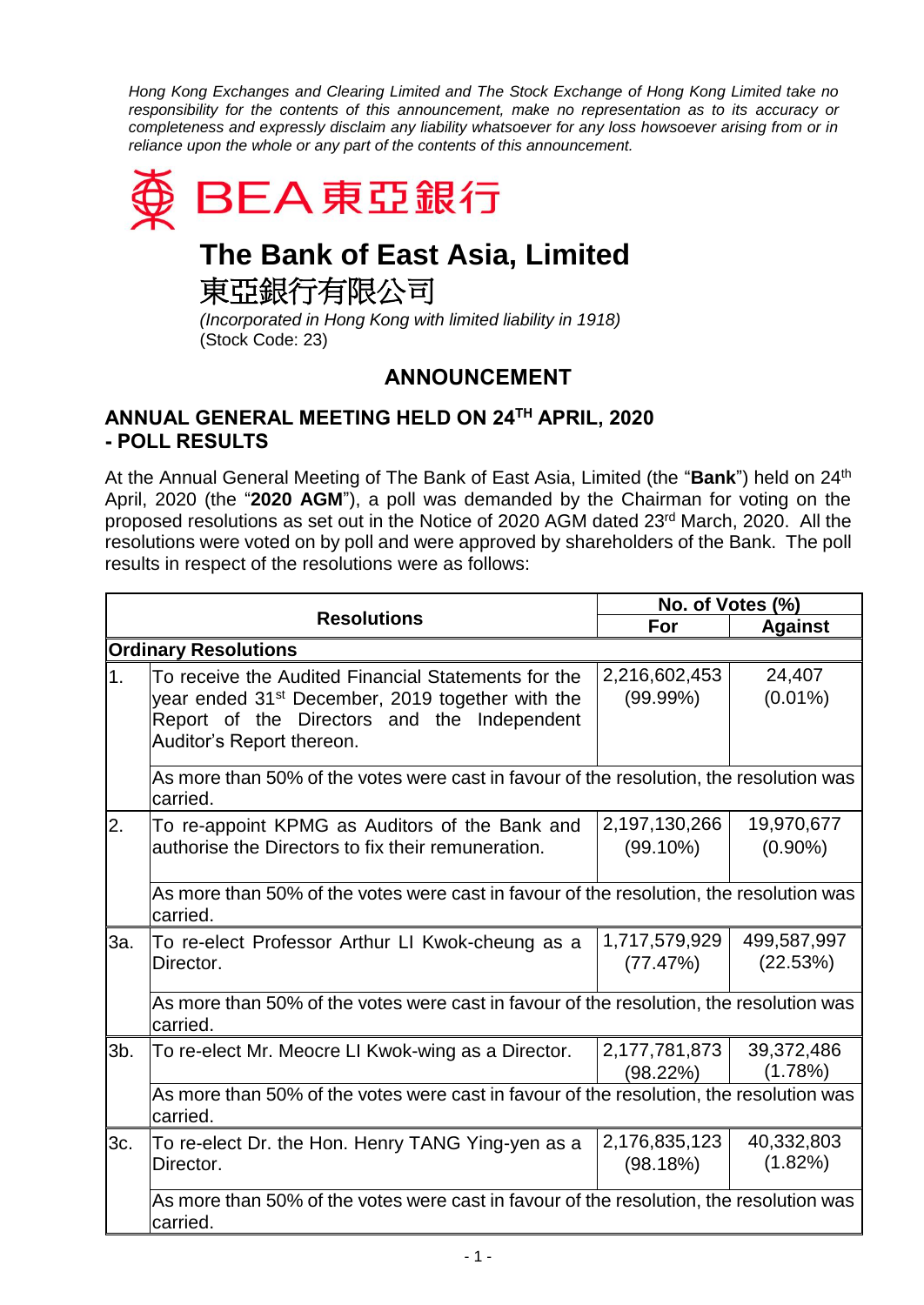| 3d. | To re-elect Dr. Delman LEE as a Director.                                                                   | 2,176,842,864<br>(98.18%)    | 40,325,062<br>(1.82%)   |  |
|-----|-------------------------------------------------------------------------------------------------------------|------------------------------|-------------------------|--|
|     | As more than 50% of the votes were cast in favour of the resolution, the resolution was<br>carried.         |                              |                         |  |
| 3e. | To re-elect Mr. William Junior Guilherme DOO as a<br>Director.                                              | 2,200,290,625<br>(99.24%)    | 16,850,853<br>(0.76%)   |  |
|     | As more than 50% of the votes were cast in favour of the resolution, the resolution was<br>carried.         |                              |                         |  |
| Α.  | To grant a general mandate to the Directors to allot,<br>issue and deal with additional shares of the Bank. | 1,638,578,036<br>(72.43%)    | 623,599,764<br>(27.57%) |  |
|     | As more than 50% of the votes were cast in favour of the resolution, the resolution was<br>carried.         |                              |                         |  |
| 5.  | To grant a general mandate to the Directors to buy<br>back the Bank's own shares.                           | 2,214,866,360<br>$(97.91\%)$ | 47,283,611<br>(2.09%)   |  |
|     | As more than 50% of the votes were cast in favour of the resolution, the resolution was<br>carried.         |                              |                         |  |
| 6.  | To extend the general mandate granted to the<br>Directors pursuant to item 4.                               | 1,637,268,267<br>(72.38%)    | 624,864,104<br>(27.62%) |  |
|     | As more than 50% of the votes were cast in favour of the resolution, the resolution was<br>carried.         |                              |                         |  |

Notes:

- (1) The number of shares entitling the holders to attend and vote on the resolutions at the 2020 AGM: 2,914,783,467 shares
- (2) The number of shares entitling the holders to attend and abstain from voting in favour as set out in Rule 13.40 of the Rules Governing the Listing of Securities on The Stock Exchange of Hong Kong Limited (the "**Listing Rules**"): Nil
- (3) The number of shares of holders that are required under the Listing Rules to abstain from voting: Nil
- (4) No parties have stated their intention in the circular containing the Notice of 2020 AGM to vote against or abstain from voting on the relevant resolutions at the 2020 AGM.
- (5) The poll results were subject to scrutiny by KPMG, Certified Public Accountants, whose work was limited to certain procedures requested by the Bank to agree the poll results summary prepared by the Bank to poll forms collected and provided by the Bank to KPMG. The work performed by KPMG in this respect did not constitute an assurance engagement made in accordance with Hong Kong Standards on Auditing, Hong Kong Standards on Review Engagements or Hong Kong Standards on Assurance Engagements nor did it include provision of any assurance or advice on matters of legal interpretation or entitlement to vote.